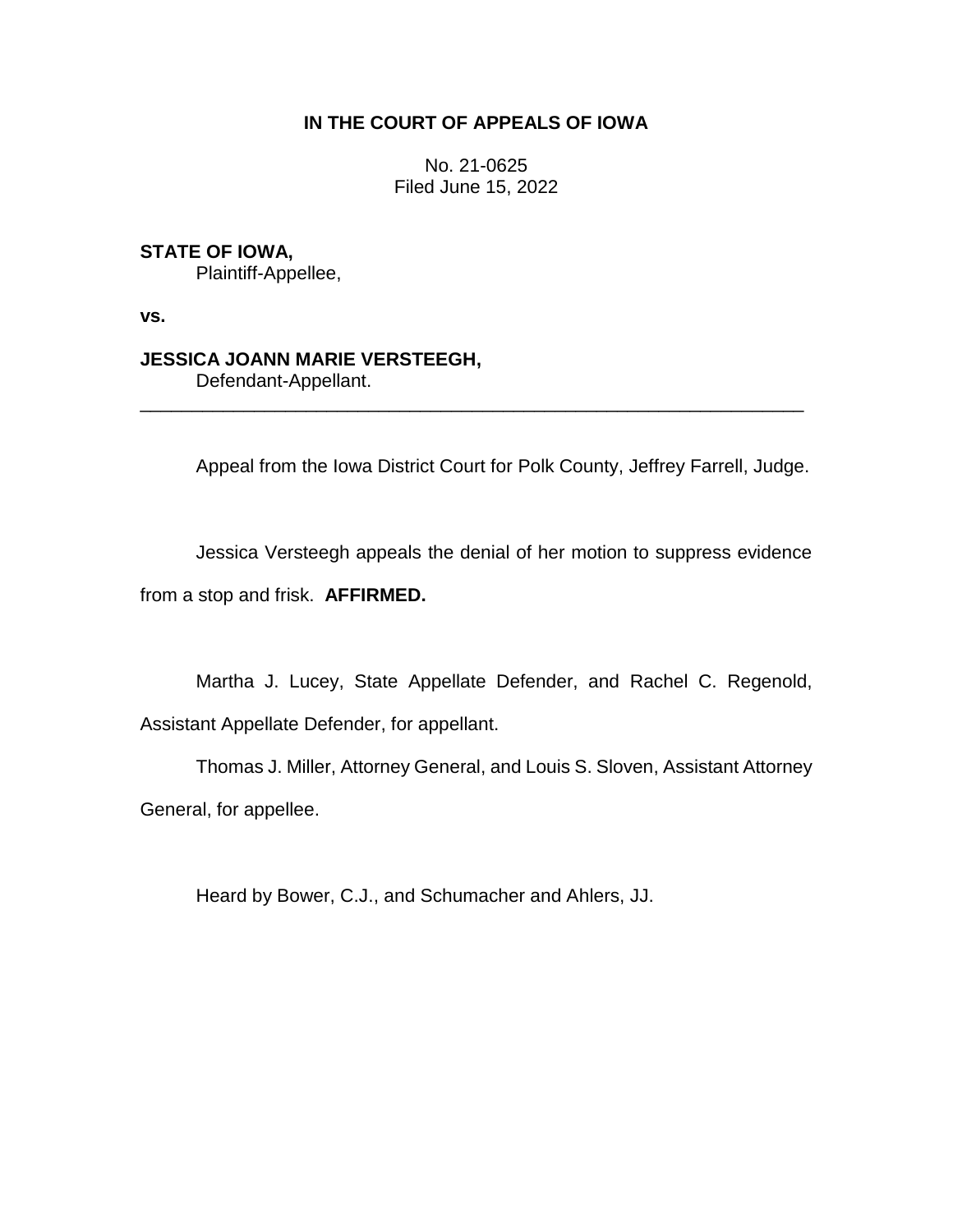#### **AHLERS, Judge.**

Jessica Versteegh was convicted of carrying a dangerous weapon. Prior to trial, the district court denied Versteegh's motion to suppress evidence from a stop and frisk. Versteegh appeals, arguing the court erred in denying her motion to suppress. We find reasonable suspicion to justify the investigatory stop and resulting frisk. Therefore, we affirm Versteegh's conviction.

#### **I. Background Facts and Proceedings.**

At 11:49 p.m. on Sunday, August 9, 2020, staff from a local university notified Des Moines police about shots fired on campus at approximately 26th Street and Forest Avenue. Officers began arriving around 12:08 a.m., and they quickly located and detained multiple suspects. Based on information from university staff and the suspects already detained, officers believed the suspects they were looking for included six black males between fourteen and sixteen years old.

Sergeant Garth House was one of the officers participating in the search. After inspecting the scene of the shooting, Sergeant House began searching for suspects from his patrol vehicle and on foot. Sergeant House believed at least one at-large suspect still possessed a firearm used in the shooting. At one point, another officer reported over the police radio that "a passerby said a female in a wearing blue and khaki—blue top, khaki bottoms, about 28th and [University]," and the dispatcher replied "we've had that description a couple of times." At about the same time, Sergeant House drove past a pedestrian wearing a blue shirt and khaki shorts walking eastbound along University Avenue near 25th Street. Even though Sergeant House initially thought the pedestrian was male, he stopped and exited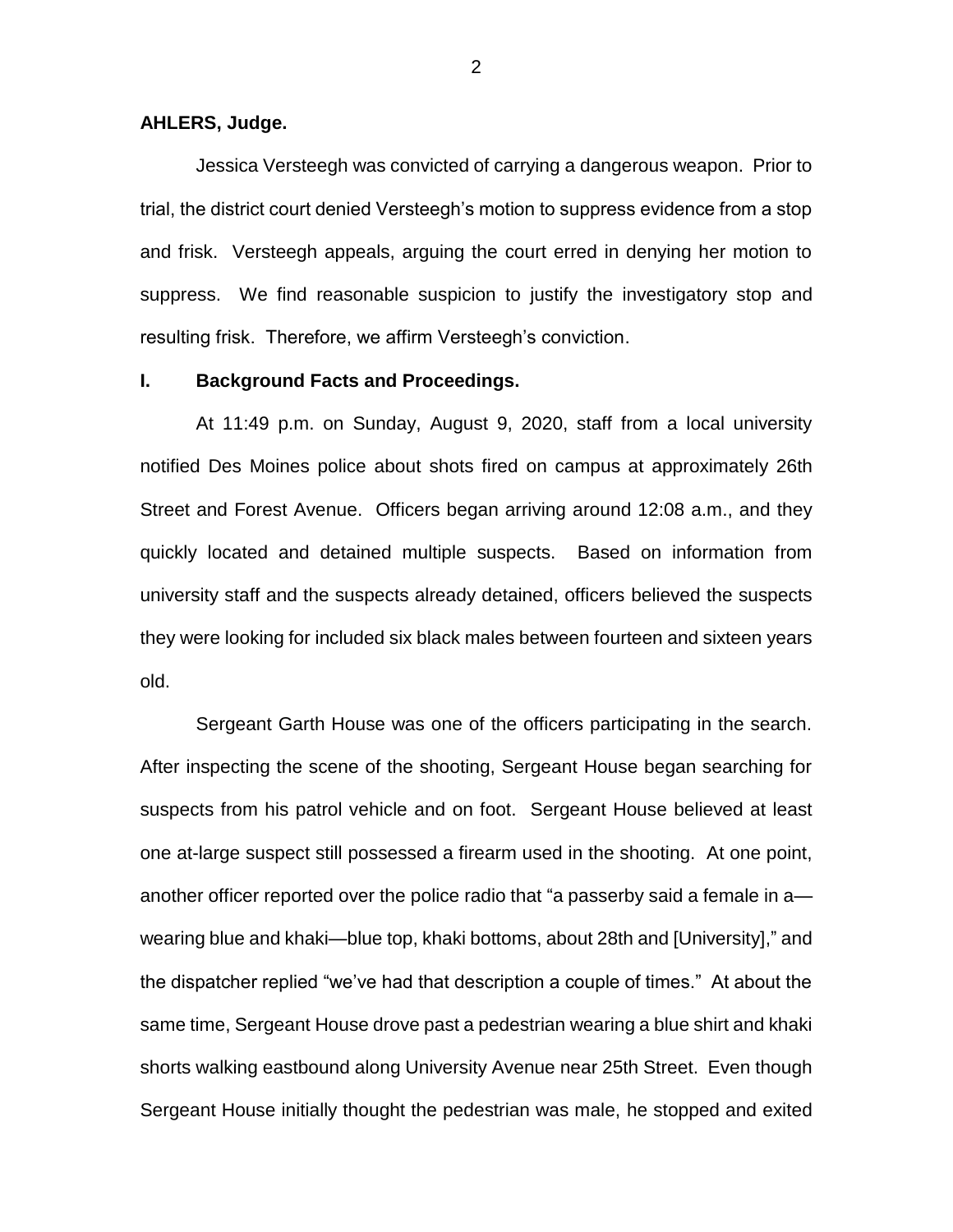his vehicle to speak with the pedestrian, later identified as Versteegh. Sergeant

House's body camera recorded the encounter. Sergeant House testified he

realized Versteegh was female as soon as she spoke. The two had the following

interaction:

House: Hi. Where you coming from?

Versteegh: Walking down from [a nearby restaurant], pretty much.

House: Okay, well, we had a deal up there by [the university], okay? Matching your description pretty well—

Versteegh: What?

House: —clothing anyways.

Versteegh: Really?

House: Yes. You got an ID on you?

Versteegh: No, but I have my name.

[House talking on his radio]

Versteegh: Somebody just passed by me and was like, "are you in trouble?" I was like, "no." But I was like, I think you've been passing me actually.

House: Uh, I just drove by here and turned around.

Versteegh: I was actually walking from [the restaurant] going to 23rd [Street] to my friend's house.

House: Okay, hang on a second.

[House talking on his radio]

Versteegh: What happened down there?

[House talking on his radio]

House: Somebody shot [a firearm on campus]. You don't got a weapon or anything do you right now?

Versteegh: Oh, wow, really? No.

House: Okay, I'm just going to pat you down real quick, make sure you don't have any weapons, okay?

Sergeant House grabbed Versteegh's left arm to frisk her, which he testified he

does to prevent the subject from running away or assaulting him if the suspect has

contraband. Versteegh hesitated and then admitted she had a handgun in her

pants pocket. Sergeant House detained Versteegh in handcuffs, secured the

handgun, and arrested her for unlawfully carrying a firearm. Although Versteegh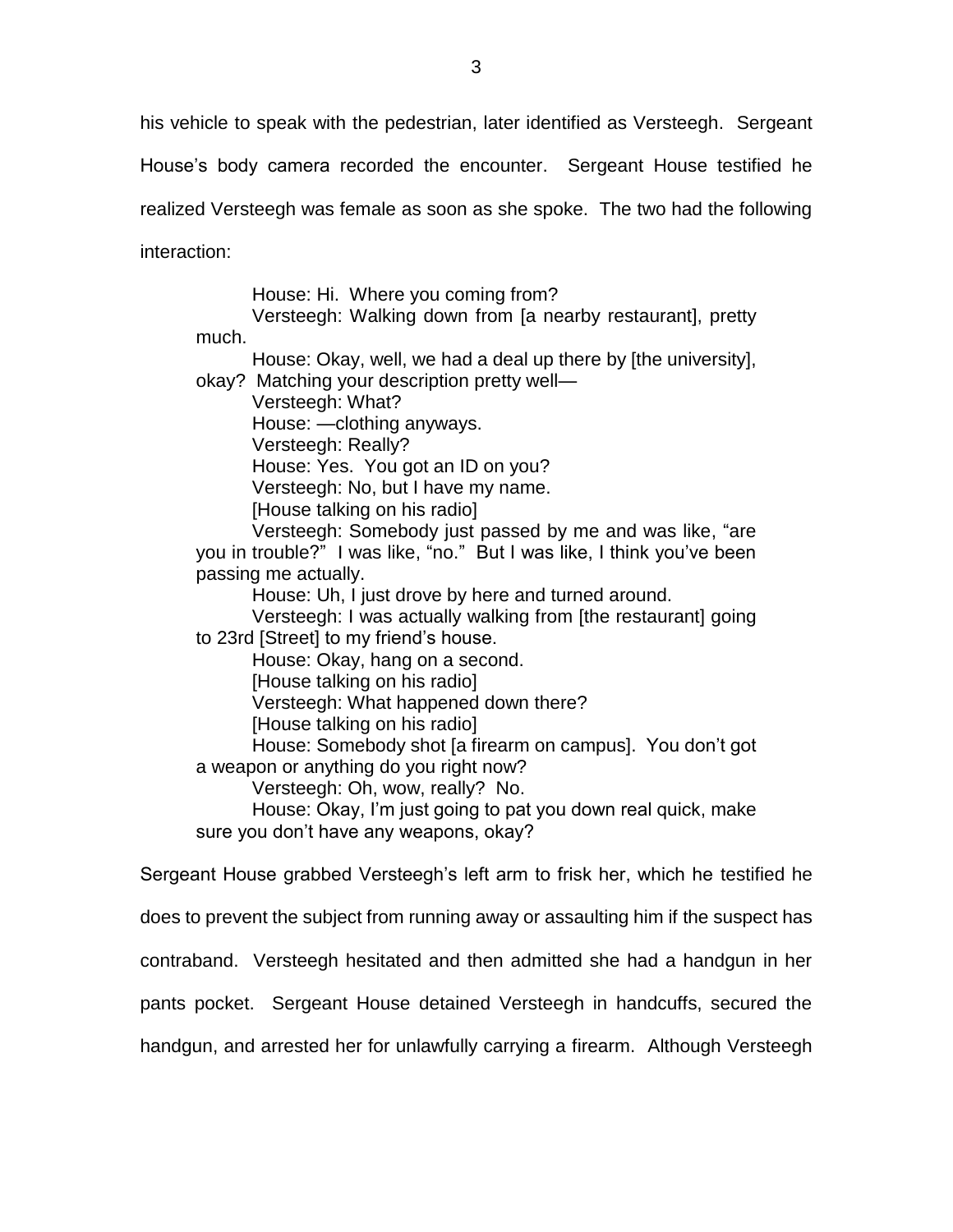was initially a suspect in the shooting, upon completion of the investigation, the State does not allege that Versteegh was involved in it.

Versteegh filed a motion to suppress evidence from the search, claiming the State lacked reasonable suspicion to justify the stop and frisk. After a hearing, the district court denied the motion. Following a trial on the minutes, the court found Versteegh guilty of carrying a weapon. $1$  The court sentenced Versteegh to a term of incarceration not to exceed two years for the carrying-weapons charge, ordered the sentence to be served consecutively to her sentences in two unrelated matters, and suspended the sentence. Versteegh appeals.

### **II. Standard of Review**

Versteegh argues that the investigatory stop and the subsequent frisk were an unreasonable seizure and search in violation of the Fourth Amendment to the United States Constitution and article I, section 8 of the Iowa Constitution. While Versteegh raises the issue under both constitutions, she does not put forth an independent standard to evaluate her claims under the Iowa Constitution. Therefore, "we will apply the general standards as outlined by the United States Supreme Court for addressing a search and seizure under the Iowa Constitution."<sup>2</sup> "We review claims challenging the denial of a motion to suppress evidence on constitutional grounds de novo."<sup>3</sup> "When presented with such claims, we make an 'independent evaluation of the totality of the circumstances as shown by the entire

<sup>1</sup> *See* Iowa Code § 724.4(1) (2020).

<sup>2</sup> *State v. Tyler*, 830 N.W.2d 288, 292 (Iowa 2013).

<sup>3</sup> *State v. Stevens*, 970 N.W.2d 598, 601 (Iowa 2022).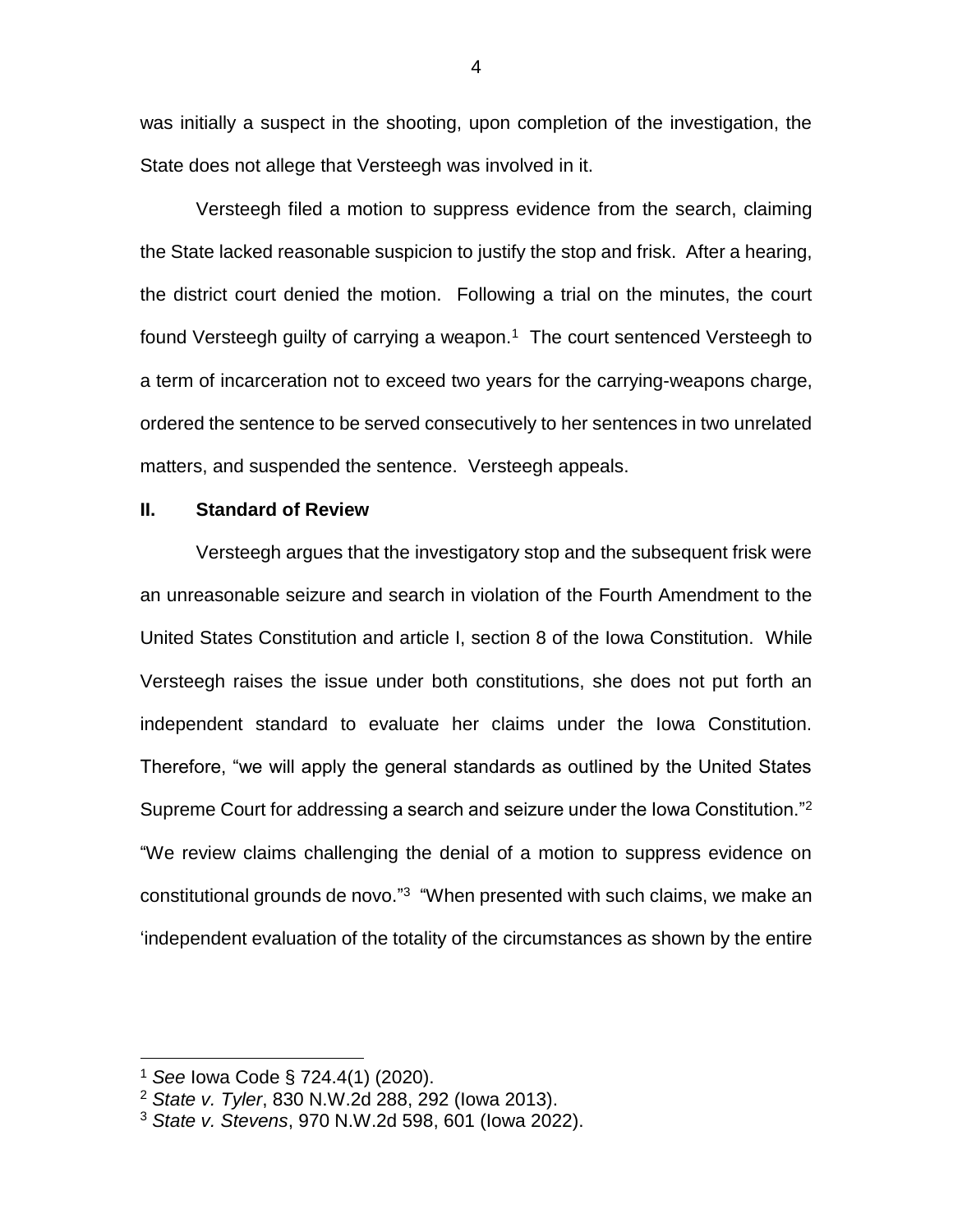record."<sup>4</sup> "We give deference to the district court's factual findings, but they do not bind us." 5

### **III. Analysis**

A warrantless search and seizure is per se unconstitutional unless an exception applies.<sup>6</sup> "One exception to the warrant requirement allows an officer to stop an individual or vehicle for investigatory purposes based on a reasonable suspicion that a criminal act has occurred or is occurring."7 "The purpose of an investigatory stop is to allow a police officer to confirm or dispel suspicions of criminal activity through reasonable questioning."<sup>8</sup> "To justify an investigatory stop, the officer must be able to point to 'specific and articulable facts, which taken together with rational inferences from those facts, reasonably warrant that intrusion.'"<sup>9</sup> "Whether reasonable suspicion exists for an investigatory stop must be determined in light of the totality of the circumstances confronting a police officer, including all information available to the officer at the time the decision to stop is made."<sup>10</sup> "An officer may make an investigatory stop with 'considerably less than proof of wrongdoing by a preponderance of the evidence."<sup>11</sup> "Factors that may reasonably lead an experienced officer to investigate include time of day or night, location of the suspect parties, and the parties' behavior when they become

<sup>4</sup> *Stevens*, 970 N.W.2d at 602 (quoting *State v. Scheffert*, 910 N.W.2d 577, 581 (Iowa 2018)).

<sup>5</sup> *Stevens*, 970 N.W.2d at 602 (quoting *Scheffert*, 910 N.W.2d at 581).

<sup>6</sup> *State v. Kreps*, 650 N.W.2d 636, 641 (Iowa 2002).

<sup>7</sup> *Kreps*, 650 N.W.2d at 641.

<sup>8</sup> *Kreps*, 650 N.W.2d at 641.

<sup>9</sup> *Kreps*, 650 N.W.2d at 641 (citation omitted).

<sup>10</sup> *Kreps*, 650 N.W.2d at 642.

<sup>11</sup> *Kreps*, 650 N.W.2d at 642 (quoting *State v. Richardson*, 501 N.W.2d 495, 496– 97 (Iowa 1993)).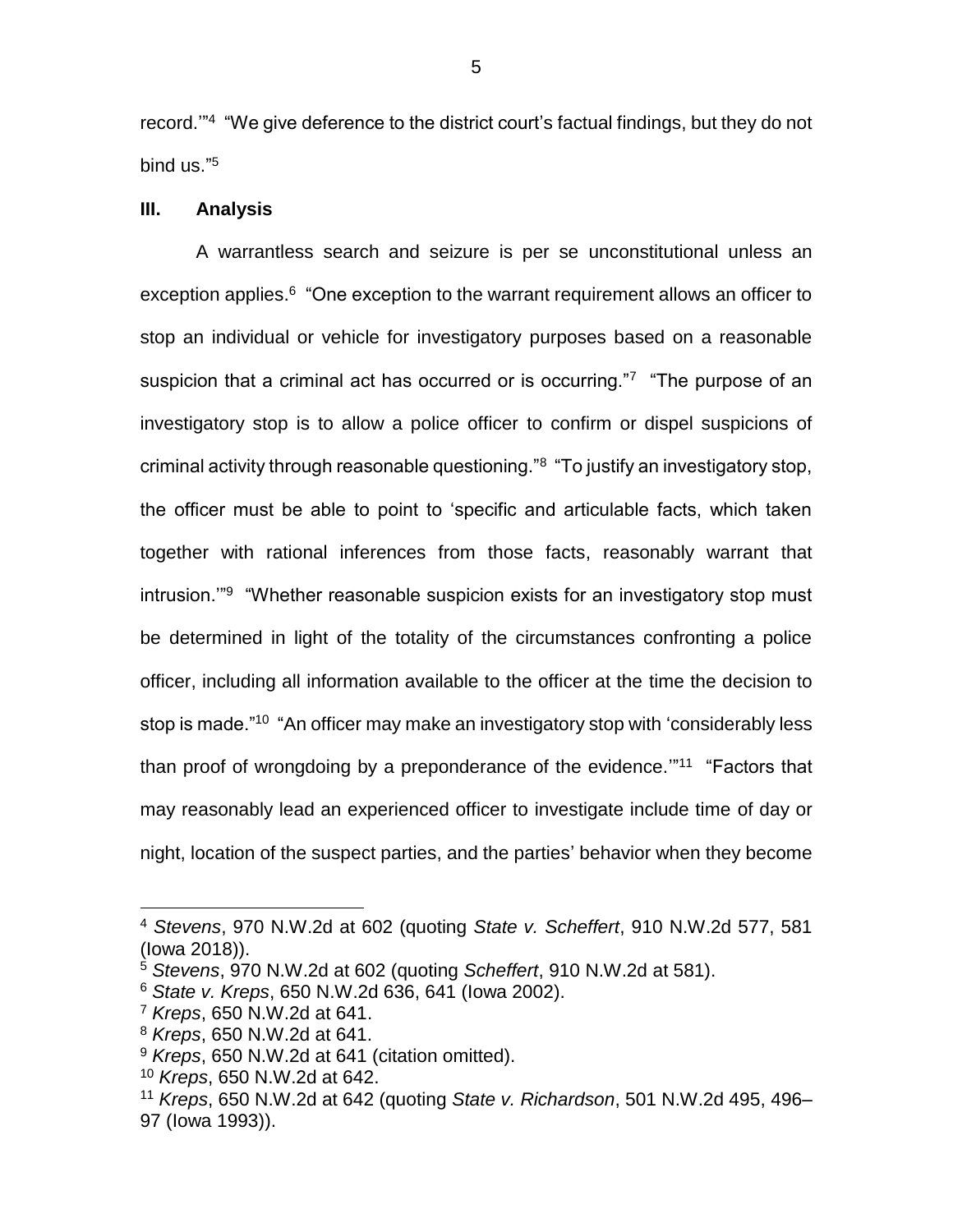aware of the officer's presence."<sup>12</sup> "In addition, a person's temporal and geographic proximity to a crime scene, combined with a matching description of the suspect, can support a finding of reasonable suspicion."<sup>13</sup>

#### **A. Investigatory Stop**

 $\overline{a}$ 

While both parties agree that a stop occurred at some time, to some degree, they disagree as to when the stop began. The event upon which this appeal focuses is the frisk, which, as explained below, must be supported by reasonable suspicion at the time independent of when the stop began. As the State does not challenge that a stop occurred before the frisk began, we need not decide the precise moment that the stop occurred. For purposes of our discussion, we will assume the investigatory stop began when Sergeant House exited his patrol vehicle and began speaking to Versteegh.

The State relies primarily on three factors as providing reasonable suspicion to justify the investigatory stop: Versteegh's temporal and geographic proximity to the shooting, the time and place of the stop, and Versteegh's appearance being similar to the description of the suspects.

For temporal and geographic proximity, the State points to a recent case from the District of Columbia, *Funderburk v. United States*, wherein the court "recognized that 'sometimes the universe' of potential suspects 'will be small enough that no description at all will be required to justify a stopping for

<sup>12</sup> *United States v. Quinn*, 812 F.3d 694, 697–98 (8th Cir. 2016) (quoting *United States v. Dawdy*, 46 F.3d 1427, 1429 (8th Cir. 1995)). <sup>13</sup> *Quinn*, 812 F.3d at 698.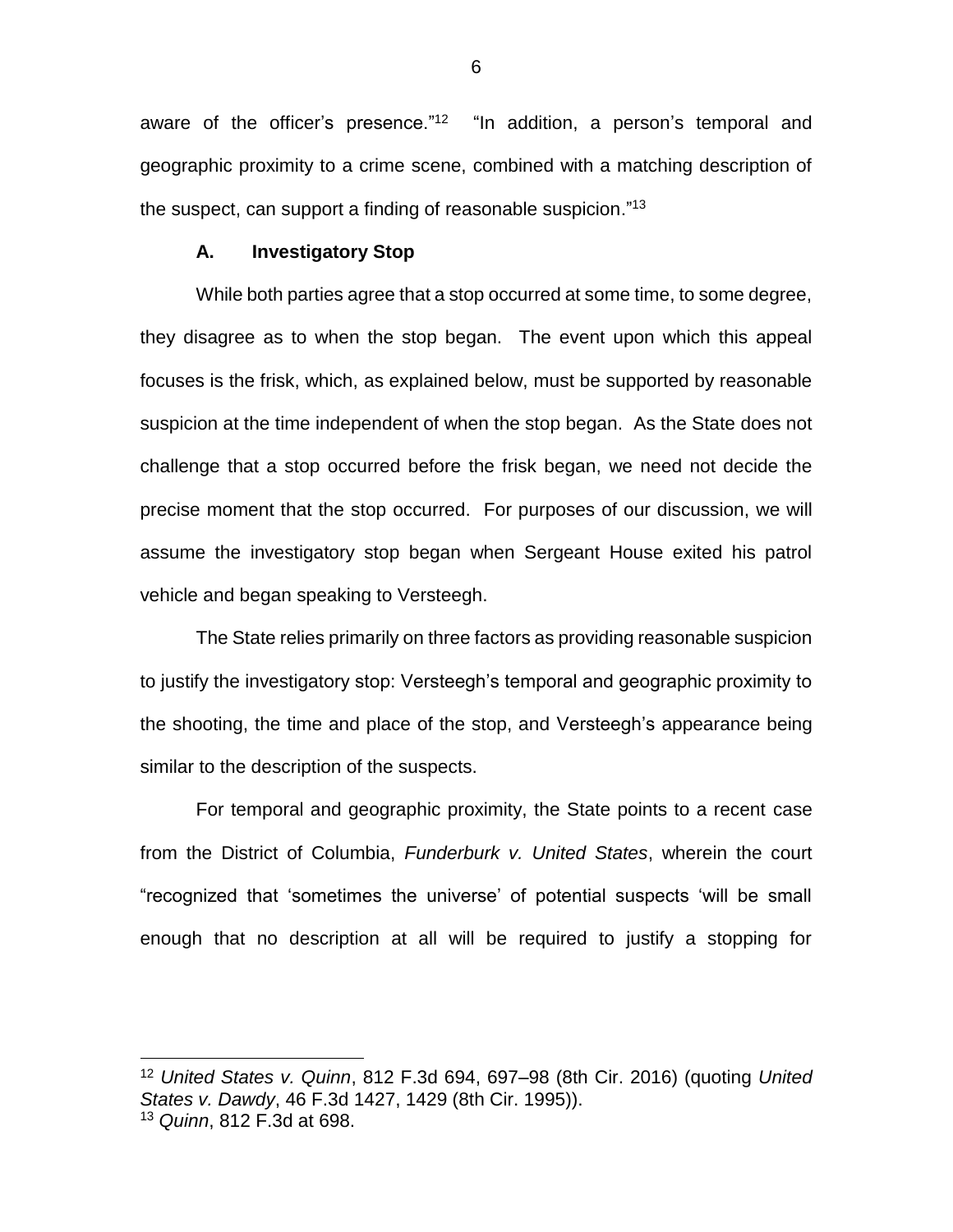investigation.'"<sup>14</sup> In *Funderburk*, the officers heard gunfire, narrowed the location of the gunfire to a twenty-five meter area, and encountered the defendant in that area about thirty seconds after the gunfire.<sup>15</sup> We recognize this temporal and geographic proximity is much stronger than the proximity here. Des Moines police responded to a call about gunfire rather than personally observing it. While our record contains no definitive evidence of the precise time of the shooting, the evidence suggests that the shots were fired at least several minutes before officers arrived at the scene, but the suspects were still in the area and actively fleeing at the time Sergeant House encountered Versteegh. Sergeant House testified he encountered Versteegh "[a]bout two blocks" away from the shooting, which is not a small area to search for suspects next to an urban college campus. But a stop and frisk may be supported by reasonable suspicion even with much greater temporal and geographic distance when considered with the totality of the circumstances. 16

For the time and place of the stop, the State notes Versteegh was the only person Sergeant House saw while searching for suspects. Sergeant House testified "[t]here was literally no one else out" that night, not even other vehicles.

<sup>14</sup> 260 A.3d 652, 657 (D.C. 2021) (quoting *In re T.L.L.*, 729 A.2d 334, 341 (D.C. 1999)); *accord Quinn*, 812 F.3d at 698 ("[A] person's temporal and geographic proximity to a crime scene, combined with a matching description of the suspect, can [also] support a finding of reasonable suspicion.").

<sup>15</sup> 260 A.3d at 657; *see also Quinn*, 812 F.3d at 698 (finding reasonable suspicion to investigate when the suspect "was stopped within a few blocks of [the crime scene], roughly forty minutes after officers saw suspects flee," combined with other factors).

<sup>16</sup> *See, e.g.*, *State v. Lamp*, 322 N.W.2d 48, 51 (Iowa 1982) (finding reasonable suspicion to stop a suspect encountered almost five hours and approximately five miles from the perpetration of the crime), *abrogated on other grounds by State v. Heminover*, 619 N.W.2d 353, 357 (Iowa 2000).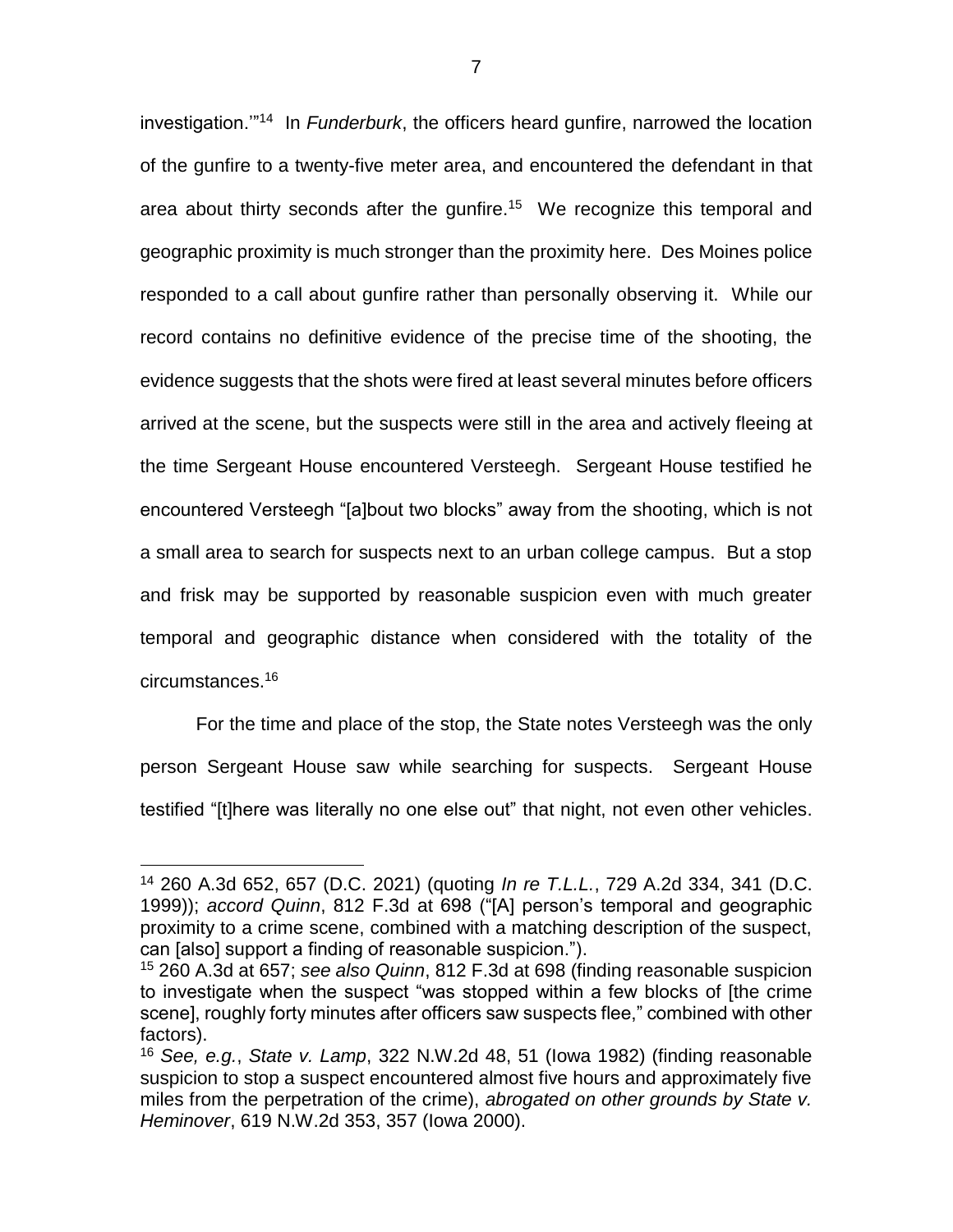The body camera footage confirms the area was generally devoid of activity at the time of the encounter. Sergeant House testified that the reasons the area was deserted included the late hour on a weeknight (the shooting occurred late on Sunday evening, with events continuing to develop in the early morning hours of Monday), the ongoing COVID-19 pandemic, and the fact that the campus was closed at that time. Versteegh points out that the area could not have been completely deserted if another person alerted the police that she was in the area. She also attacks Sergeant House's credibility based on the "inconsistency" that he testified he saw no one else that night when, in fact, another passerby saw her walking that night. We see no inconsistency in Sergeant House not noticing the passerby who reported seeing Versteegh. Regardless, Sergeant House testified he did not see anyone else and, even if there were a few other people in the area who were uninvolved with the shooting, the universe of potential suspects at that time and place was small. $17$ 

As for the description of the suspects, officers were searching for six black males ages fourteen to sixteen.<sup>18</sup> Versteegh's brief describes Versteegh as a twenty-seven-year-old, white female. But Sergeant House testified Versteegh's

<sup>17</sup> *See Armstrong v. United States*, 164 A.3d 102, 110 (D.C. 2017) ("[W]hen looking at the totality of the circumstances, courts essentially weigh facts that contract the relevant universe of potential suspects against facts that expand it, in order to determine whether there is particularized reasonable suspicion in any one person.").

 $18$  The radio chatter included a report of a female matching Versteegh's clothing walking in the area, but Sergeant House testified he thought Versteegh was male when he stopped her. Thus, it is not clear if Sergeant House thought he was stopping the person described in the radio report when he stopped Versteegh. Regardless of the role the radio report played in the stop, the description of the suspects as black teenage males is an important factor in the reasonable suspicion justifying the stop.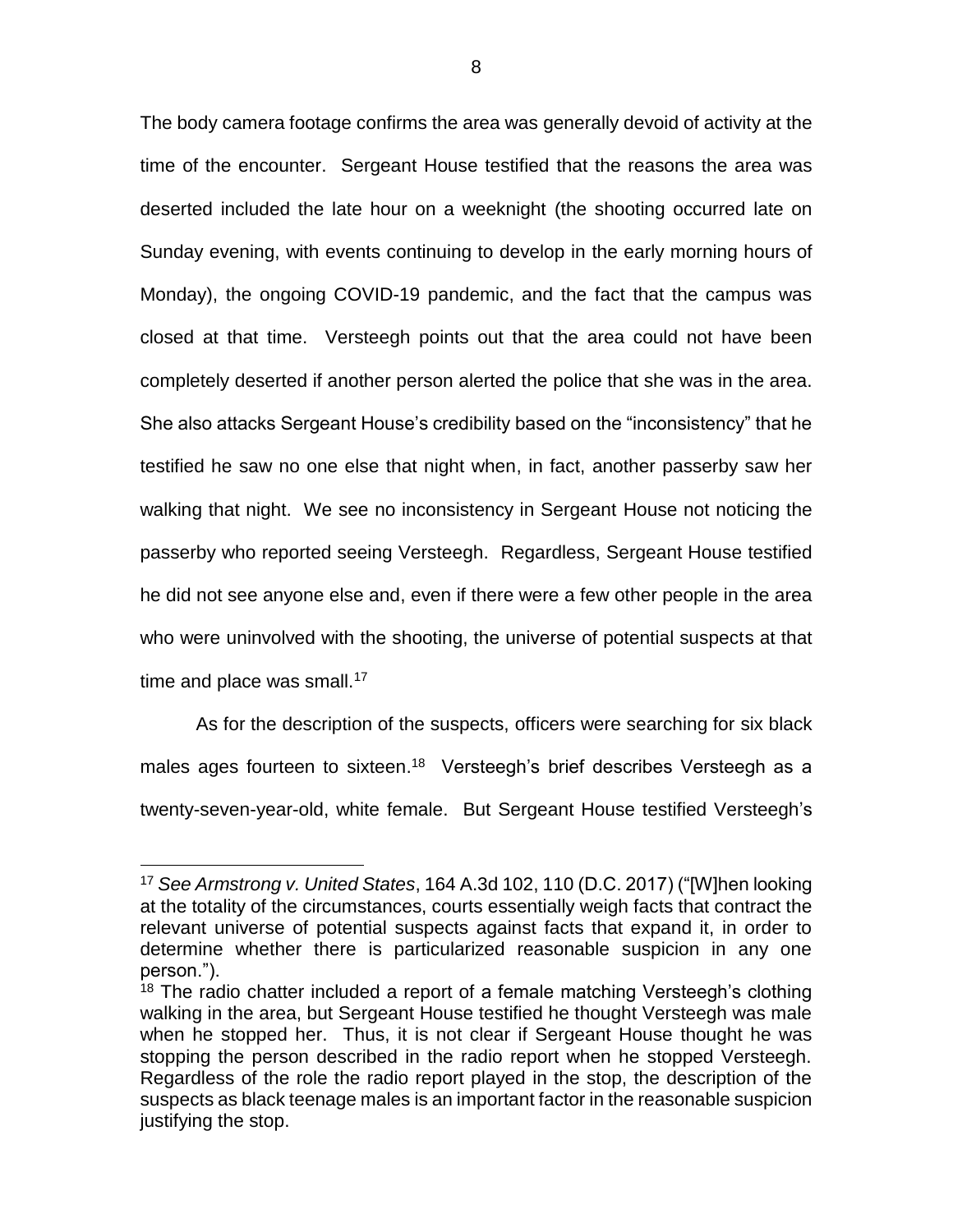appearance—slim build, baggy shorts, t-shirt, and hair pulled up in a manner frequently referred to as a "man bun"—was initially consistent with a teenage male's appearance from his initial vantage point. The basis for Sergeant House's confusion on Versteegh's identifying characteristics is confirmed by the body camera footage, which shows that Versteegh appeared somewhat dark complexioned and much younger than twenty-seven years of age, especially at night from a distance. Upon our review of the body camera video, we agree Versteegh's appearance at a distance was consistent with a black, teenage male, though the fact that she did not meet that description became clearer as Sergeant House got closer to her. Versteegh argues any reasonable suspicion based on her similarity in appearance to the description of the suspects dissipated as soon as Sergeant House realized she was not black, not male, and several years older than sixteen.<sup>19</sup> Even though closer contact with Versteegh revealed that she did not meet the description of the suspects in terms of gender, age, or race, we agree with the State's argument that, if Sergeant House was mistaken as to those characteristics from a distance at night, the people giving the description of the fleeing suspects could have just as easily been mistaken. Sergeant House was investigating a recent crime, and reasonable suspicion may exist even if the person being stopped does not exactly match a stated description of the suspect.<sup>20</sup> Furthermore, the stop occurred at a chaotic time when information was rapidly

 $\overline{a}$ 

9

<sup>19</sup> *See State v. Coleman*, 890 N.W.2d 284, 301 (Iowa 2017) ("[W]hen the reason for a traffic stop is resolved and there is no other basis for reasonable suspicion, . . . the driver must be allowed to go his or her way without further ado.").

<sup>20</sup> *See United States v. Slater*, 979 F.3d 626, 630–31 (8th Cir. 2020) (finding reasonable suspicion may exist to stop a person who matches a "general description" of the suspects).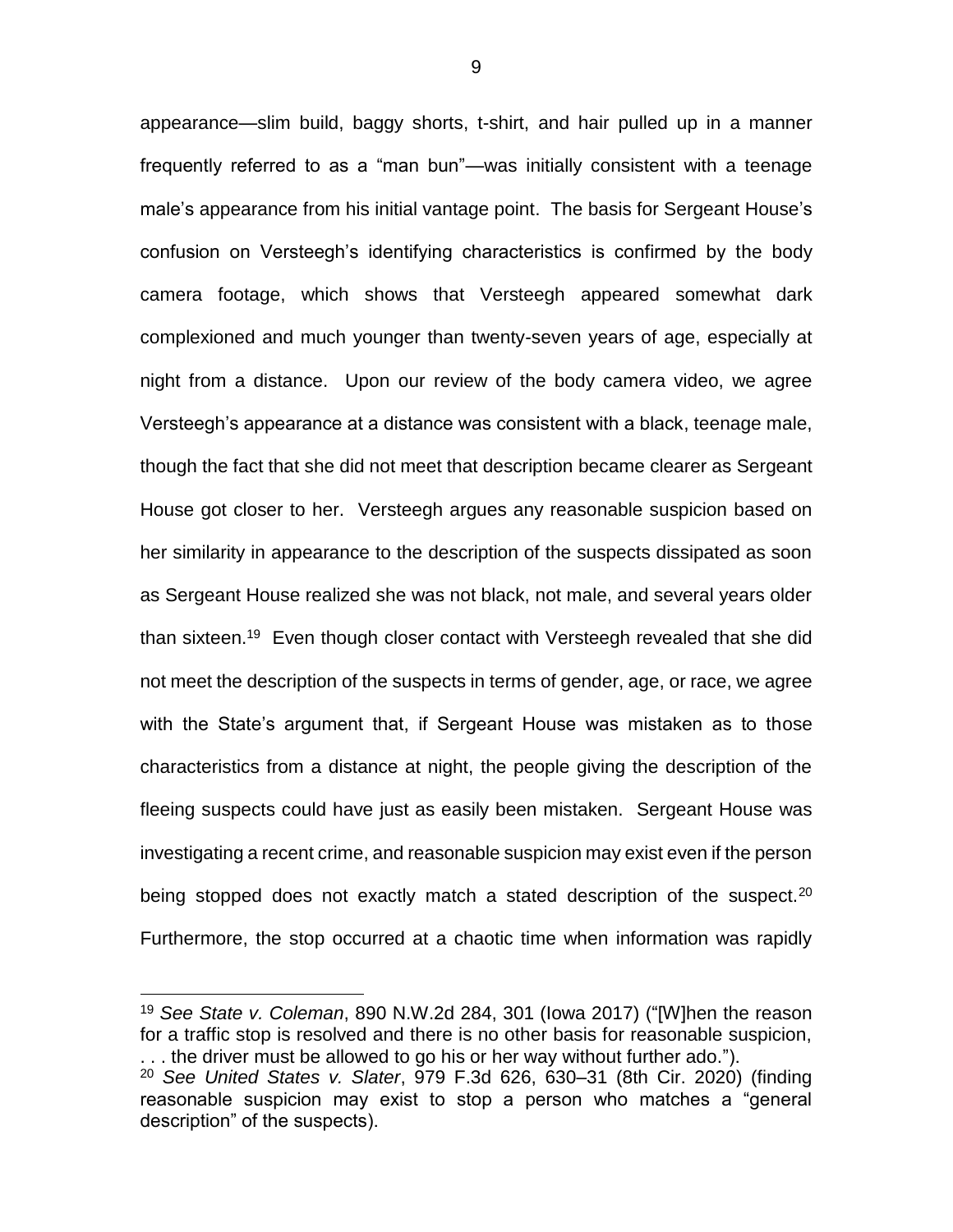changing. A shooting had just occurred, and Sergeant House believed that at least one firearm had yet to be recovered. Suspects were still fleeing after officers arrived, and frequent radio chatter was updating officers on the pursuit. Given these facts, reasonable suspicion based on Versteegh's initial similarity in appearance to the description of the suspects persisted, and Sergeant House was not required to release Versteegh simply because she did not ultimately match the suspects' description. So, when assessing the totality of the circumstances as they relate to the reasonableness of the stop, Sergeant House's discovery of any mistake as to those characteristics did not negate the reasonableness of his suspicion.

Versteegh's temporal and geographic proximity to the crime, the time and place of the stop, and Versteegh's similarity in appearance to the description of the suspects' appearance—when considered together as part of the totality of the circumstances—combine to present reasonable suspicion of criminal activity. Therefore, we find reasonable suspicion to justify the investigatory stop.

### **B. Frisk**

Even when an investigatory stop is supported by reasonable suspicion, a subsequent frisk must also be supported by "reasonable suspicion that 'criminal activity may be afoot' and 'reasonable suspicion that a person with whom [the officer is] dealing might be armed and presently dangerous."<sup>21</sup> "[A] frisk for weapons, which takes only a few seconds, is 'a serious intrusion upon the sanctity

<sup>21</sup> *Slater*, 979 F.3d at 630 (citations omitted).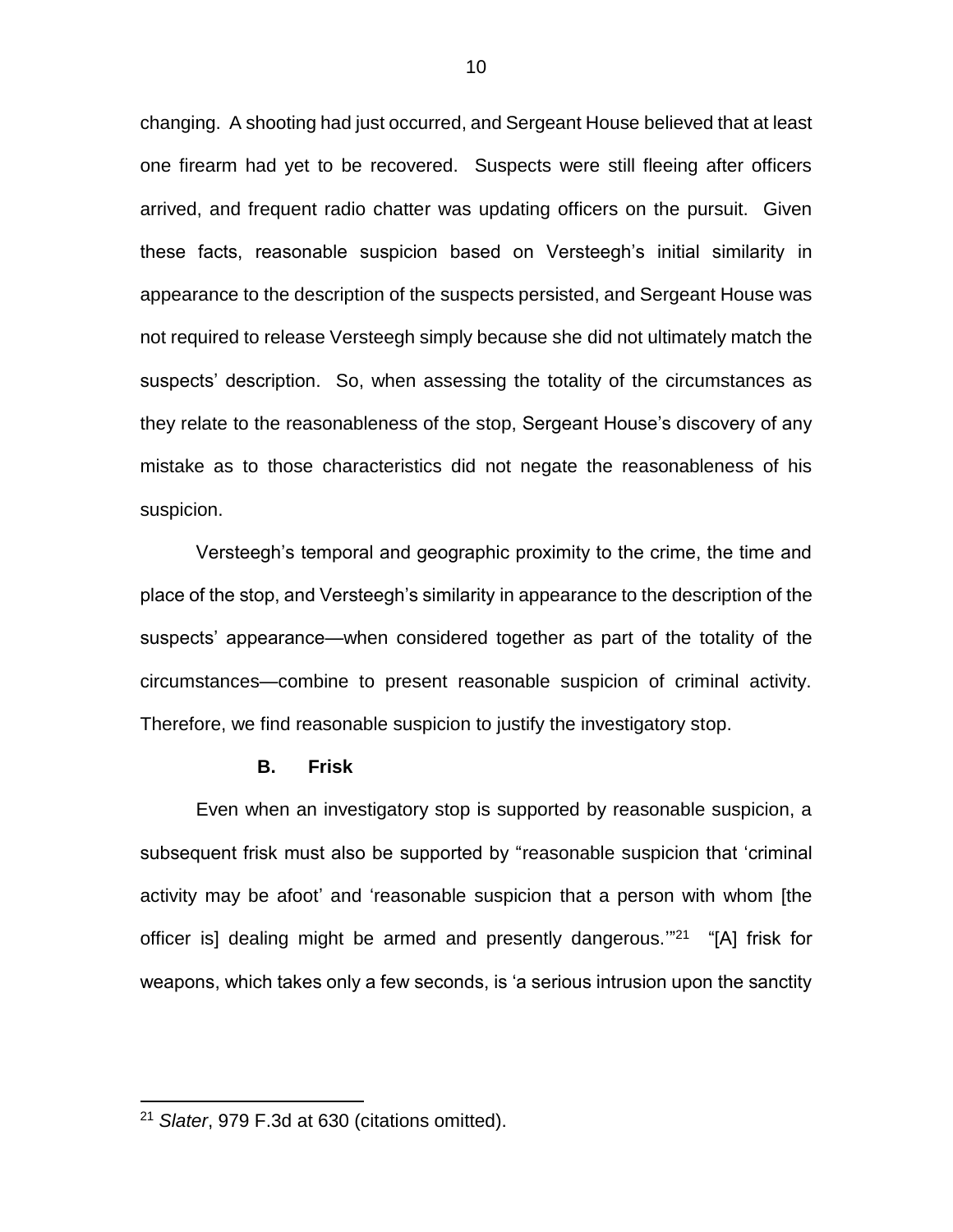of the person, which may inflict great indignity and arouse strong resentment.<sup>"22</sup> An initially valid investigative stop "must . . . cease once reasonable suspicion dissipates."<sup>23</sup>

Versteegh argues reasonable suspicion dissipated before the frisk because officers were searching for six suspects and radio chatter showed officers located the sixth suspect soon after Sergeant House stopped her. However, it is not clear Sergeant House heard this chatter. Even if we assume Sergeant House knew other officers had located six suspects, no one had cancelled the search yet; no one had established that six and only six persons were involved in the shooting; and no one confirmed all six suspects already stopped were actually involved in the shooting. Thus, reasonable suspicion persisted even after stopping six other persons.

The State bolsters reasonable suspicion for the frisk by pointing to Sergeant House's observations during the investigation prior to the frisk. Sergeant House testified he was suspicious of Versteegh because she exhibited "nervous behaviors"; specifically she "was speaking very fast," "using a lot of gestures," and "very talkative."<sup>24</sup> The body camera video confirms this testimony. Nevertheless,

<sup>22</sup> *State v. Pals*, 805 N.W.2d 767, 775 (Iowa 2011) (quoting *Terry v. Ohio*, 392 U.S. 1, 17 (1968)).

<sup>23</sup> *United States v. Bey*, 911 F.3d 139, 147 (2d Cir. 2018); *accord Coleman*, 890 N.W.2d at 300 ("[R]easonable suspicion is constitutionally required before the officers may engage in a pat-down search.").

<sup>&</sup>lt;sup>24</sup> Sergeant House also testified he was suspicious because Versteegh "turned her body away" from him, which is consistent with wanting to protect a weapon. But on cross-examination, Sergeant House acknowledged Versteegh did not turn away from him until he grabbed her arm to frisk her. Because Versteegh did not turn away from Sergeant House until the frisk, we do not consider this behavior as a factor supporting the frisk.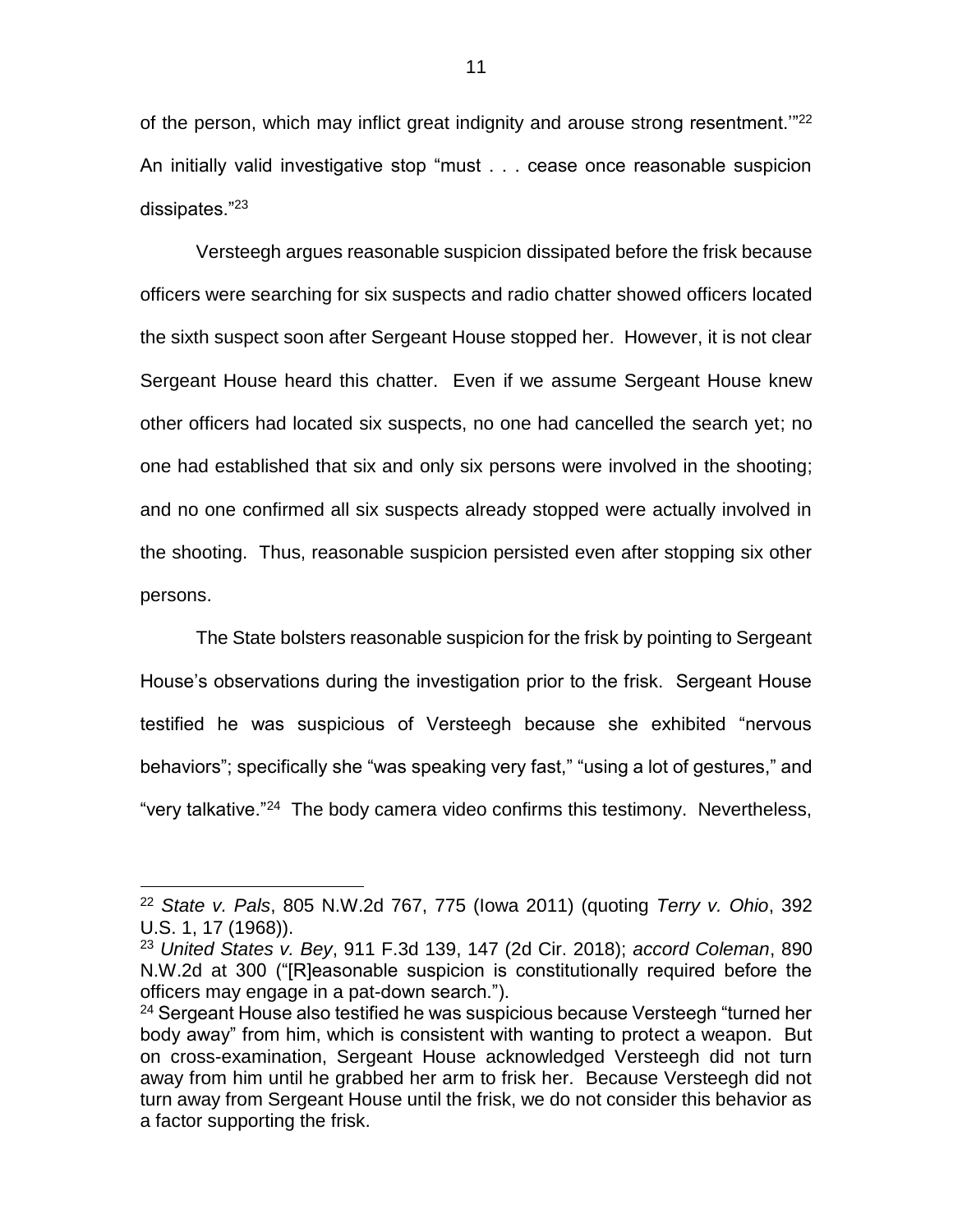we recognize nervousness during an investigation is "of limited significance" because "it cannot be deemed unusual for a person to exhibit signs of nervousness when confronted by an officer."<sup>25</sup> So, while we give Versteegh's nervousness little weight, we do give it some consideration as part of the totality of the circumstances.

Versteegh also argues that, even if Sergeant House had reasonable suspicion to believe Versteegh was involved in the shooting, he did not have reasonable suspicion to believe she was armed and dangerous to justify the frisk.<sup>26</sup> However, Sergeant House was investigating a shooting and believed at least one firearm was still unrecovered. Having found reasonable suspicion Versteegh was involved in the shooting, we also find reasonable suspicion Versteegh was armed and dangerous.<sup>27</sup> Therefore, the frisk was also supported by reasonable suspicion.

<sup>25</sup> *See United States v. Guerrero*, 374 F.3d 584, 590 (8th Cir. 2004); *In re Pardee*, 872 N.W.2d 384, 394 (Iowa 2015) (stating many investigatory subjects "get nervous when [law enforcement] draws near").

<sup>26</sup> *See Arizona v. Johnson*, 555 U.S. 323, 326 (2009) ("[T]o proceed from a stop to a frisk, the police officer must reasonably suspect that the person stopped is armed and dangerous.").

<sup>27</sup> *See United States v. Mohamed*, 630 F.3d 1, 7 (1st Cir. 2010) ("The officers reasonably suspected [the defendant] was the shooter or at least was a suspect involved in the shooting, which means that he very likely would be armed."); *see also Slater*, 979 F.3d at 631 ("Having concluded that reasonable suspicion existed to justify the stop, we have no trouble concluding further that reasonable suspicion existed to justify the frisk. . . . '[W]here nothing in the initial stages of the encounter serves to dispel [the officer's] reasonable fear for his own or others' safety, he is entitled . . . to conduct a carefully limited search of the outer clothing of such persons in an attempt to discover weapons . . . .'" (first alteration added) (quoting *Terry*, 392 U.S. at 30)).